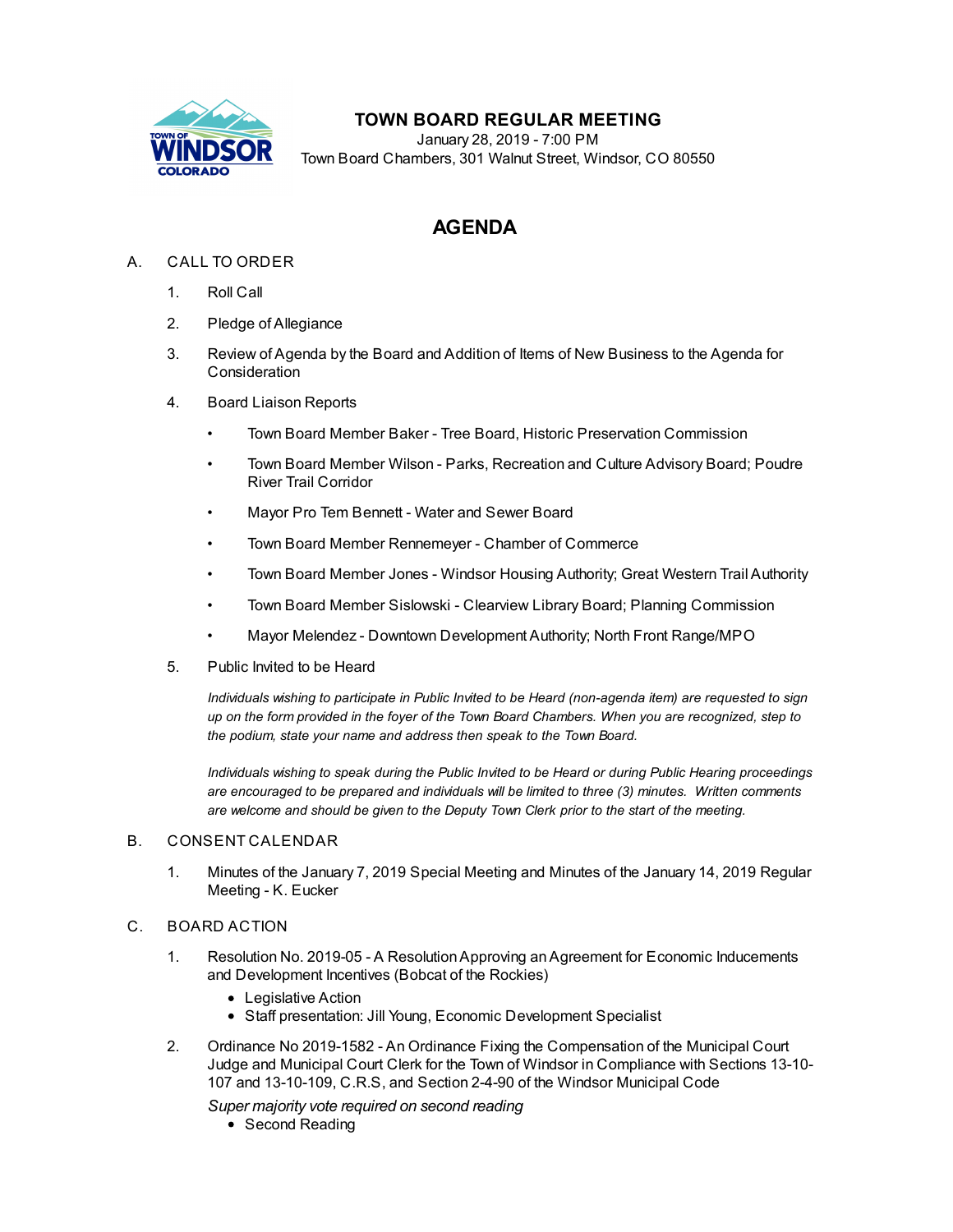- Legislative Action
- Staff presentation: Kimberly Emil, Assistant Town Attorney
- 3. Public Hearing [Conditional](file:///C:/Windows/TEMP/CoverSheet.aspx?ItemID=182&MeetingID=41) Use Grant (CUG) for a Temporary Recycled Asphalt Parking Lot in the Central Business (CB) Zone District - Lot 23, Burlington Subdivision
	- Quasi-iudicial Action
	- Staff presentation: Millissa Berry, Senior Planner
- 4. Conditional Use Grant (CUG) to allow a Temporary Recycled Asphalt Parking Lot in the Central Business (CB) Zone District – Lot 23, Burlington [Subdivision](file:///C:/Windows/TEMP/CoverSheet.aspx?ItemID=188&MeetingID=41) – Matt Ashby, Director, Windsor Downtown Development Authority, Applicant
	- Quasi-judicial Action
	- Staff presentation: Millissa Berry, Senior Planner
- 5. Public Hearing- Rezoning Petition- A Portion of Windsor Manor 7th Filing Lot [3—Windsor](file:///C:/Windows/TEMP/CoverSheet.aspx?ItemID=189&MeetingID=41) Manor Condo Association, President; Scott Goering
	- Quasi-judicial
	- Staff presentation: Carrie Tremblatt, Planner I
- 6. Ordinance No. [2019-1584](file:///C:/Windows/TEMP/CoverSheet.aspx?ItemID=187&MeetingID=41) A Petition to Rezone a Portion of Windsor Manor 7th Filing
	- Quasi-judicial
	- Staff presentation: Carrie Tremblatt, Planner I
- 7. Resolution No. 2019-08 A Resolution Initiating Annexation [Proceedings](file:///C:/Windows/TEMP/CoverSheet.aspx?ItemID=192&MeetingID=41) for the Overland Annexation to the Town of Windsor, Colorado – Zada Ann Steidl/ Eric J. Steidl, Overland 368, LLC owner/ applicant/ Julia Malisos, WHA, Inc, applicant's representative
	- Legislative Action
	- Staff presentation: Paul Hornbeck, Senior Planner
- 8. Resolution No. 2019-09 A Resolution [Establishing](file:///C:/Windows/TEMP/CoverSheet.aspx?ItemID=196&MeetingID=41) Rates For Town Of Windsor Water Service Customers, And Authorizing The Implementation Of Such Rates
	- Legislative action
	- Staff presentation: Dean Moyer, Director of Finance
- 9. Resolution No. 2019-10 A [ResolutionApproving](file:///C:/Windows/TEMP/CoverSheet.aspx?ItemID=197&MeetingID=41) anAmended Agreement Between the Town of Windsor and Colorado National Sports Park
	- Legislative action
	- Staff presentation: Ian D. McCargar, Town Attorney; Shane Hale, Town Manager; Stacy Miller, Economic Development Director
- 10. Resolution No. 2019-11 A [ResolutionAccepting](file:///C:/Windows/TEMP/CoverSheet.aspx?ItemID=198&MeetingID=41) a Special Warranty Deed from Colorado National Sports Park, LLC
	- Legislative action
	- Staff presentation: Ian D. McCargar, Town Attorney
- 11. Ordinance No. 2019-1585 An Ordinance Approving the [Conveyance](file:///C:/Windows/TEMP/CoverSheet.aspx?ItemID=199&MeetingID=41) of Town-owned Real Property to Colorado National Sports Park, LLC
	- First Reading
	- Legislative action
	- Staff presentation: Ian D. McCargar, Town Attorney
- 12. Community [Development](file:///C:/Windows/TEMP/CoverSheet.aspx?ItemID=191&MeetingID=41) Report
	- Staff presentation: Scott Ballstadt, Director of Planning
- D. COMMUNICATIONS
	- 1. Communications from TownAttorney
	- 2. Communications from Town Staff